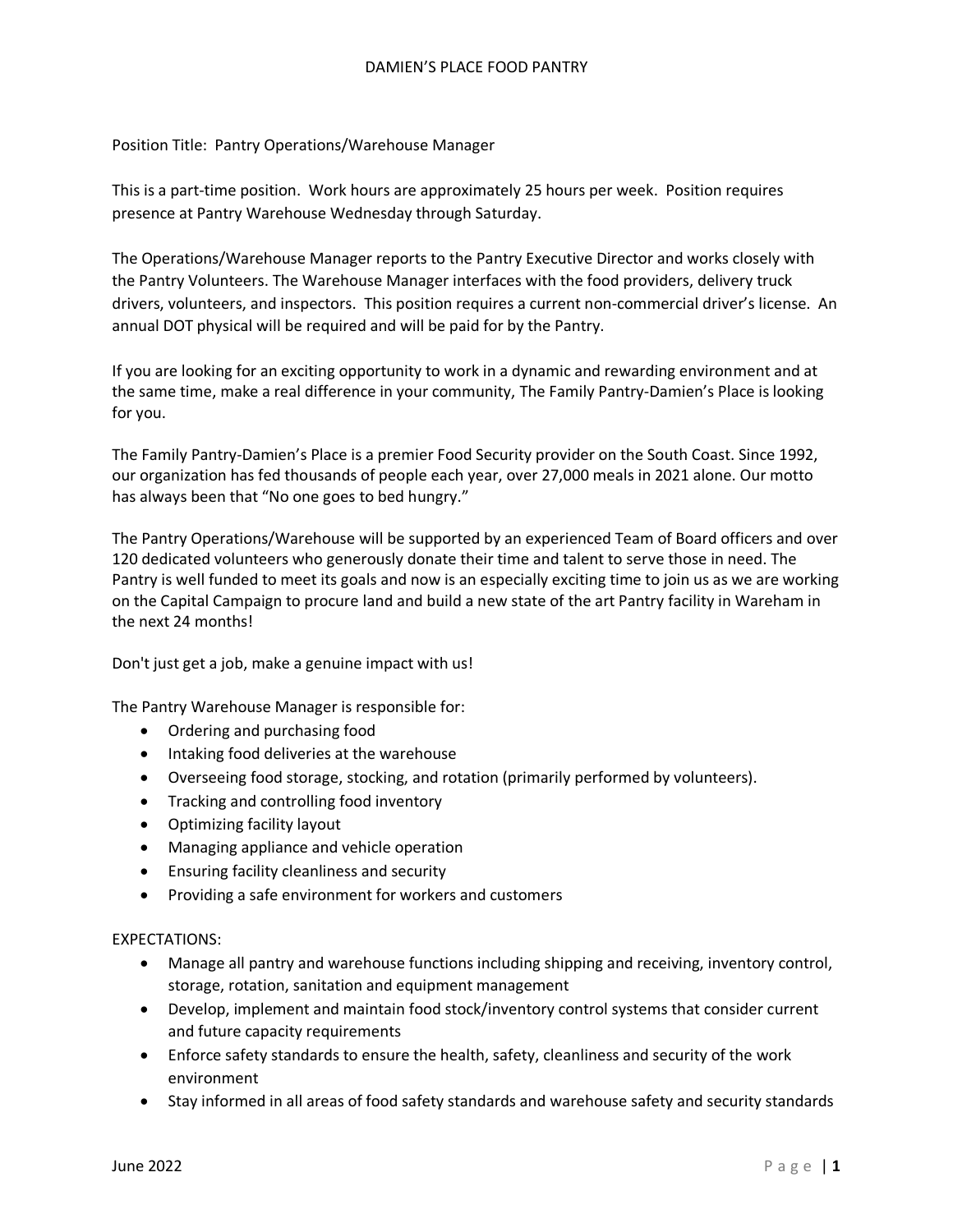- Ensure compliance with Board of Health and USDA regulations
- Oversee the planned maintenance of delivery vehicles and other pantry equipment, such as refrigerators, freezers, pallet jacks and other equipment utilized in the warehouse.
- Development, implement and direct the organization's daily plan including:
	- o Daily inventory of pantry food donations and purchases
	- o Maintaining and ordering adequate food and supplies
	- o Rotation and disposal of food
- Coordinate daily food pick-ups from food donation establishments and deliveries to the warehouse with truck drivers including the Pantry driver
- Interface with food suppliers and delivery truck drivers
- Work with the Volunteer Coordinator to ensure optimal delivery of services with strong emphasis on delegation
	- o Assist in maintaining data file to assist Volunteer Coordinator including list of phone numbers, e-mail addresses, etc.
	- $\circ$  Assist Volunteer Coordinator in coordinating special projects as needed (i.e., Days of Caring for United Way of New Bedford and other projects)
	- o Place heavy emphasis on Team Leader co-ordination and delegation
- Maintain confidentiality of client, employee and agency information in accordance with federal and state laws and finding agency requirements.
- Perform recordkeeping pertaining to warehouse and pantry operations, such as operational hours, volunteer staff attendance, and facility operations including temperature documentation for all Freezers/Fridge/Walk-in. Prepare weekly reports of activities.
- Manage relations with warehouse and pantry-related vendors to ensure timely and costeffective delivery of products and services
- Develop and maintain positive and collaborate working relationships with community agencies
- Coordinate with Home Delivery volunteer; review program periodically
- Operate warehouse equipment such as pallet jacks
- Drive box truck and/or van as needed; DOT certification as required
- Provide reports as requested to the Board of Directors regarding operations and statistics such as but not limited to: Clients served, quantity of food disbursed, etc.
- Other duties as requested by Board of Directors
- The ideal candidate shares Damien's Pantry's passion about food security and poverty issues, as well as the diverse members of the area, and understands the social systems that perpetuate hunger in our community and the greater state of Massachusetts.

This position pays \$20 per hour for approximately 25 hours per week. For new hires, there is an introductory period of 45 days. A performance review will be conducted at 6 months and then annually by the Board of Directors or their designee.

KNOWLEDGE AND SKILL REQUIREMENTS: Prior warehouse experience preferred, or similar. Computer proficiency Valid driver's license and insured personal vehicle required